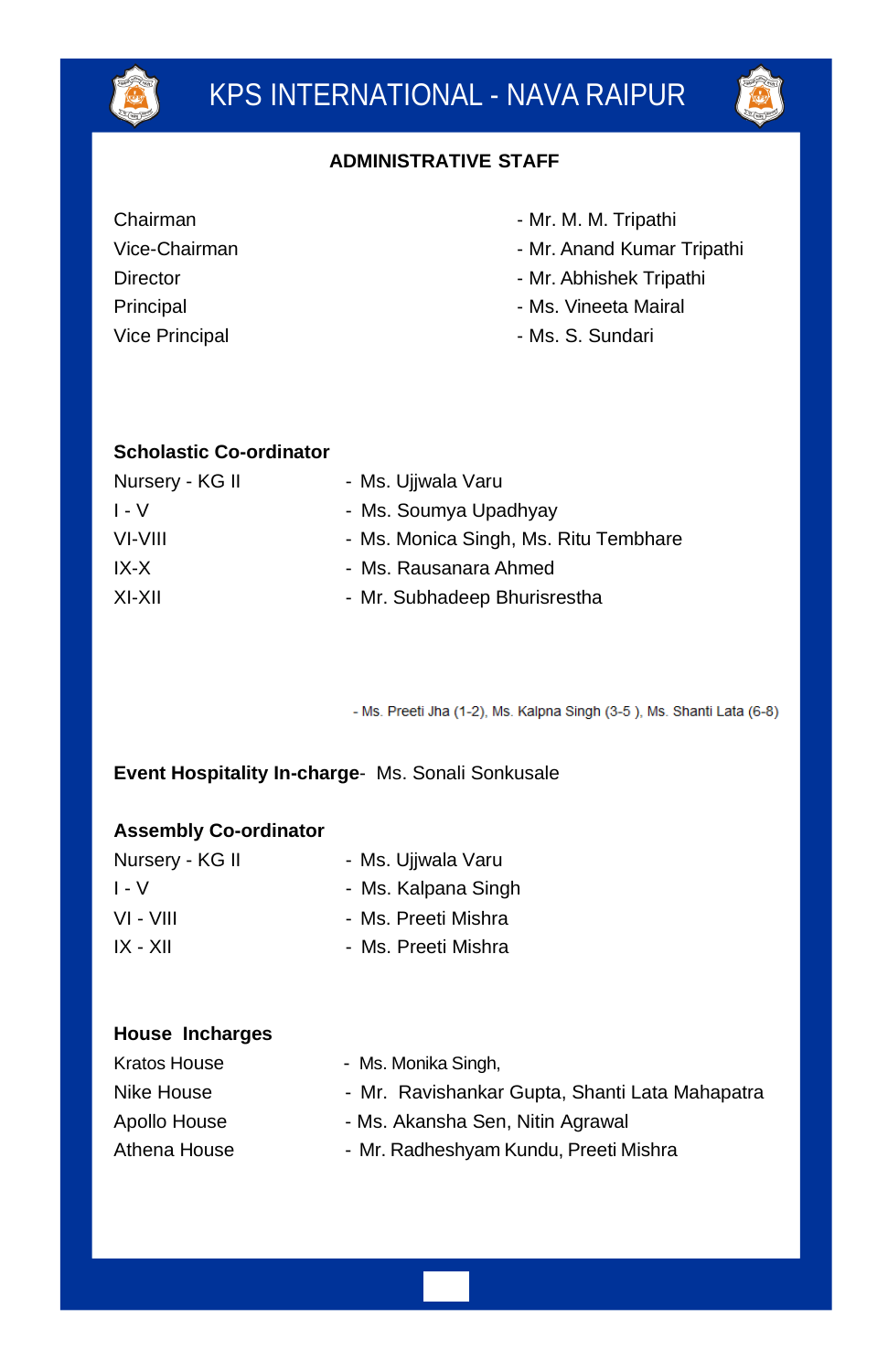

# KPS INTERNATIONAL - NAVA RAIPUR



| <b>Sports Incharge</b>     | - Mr. Indrajeet Prajapati                  |
|----------------------------|--------------------------------------------|
| <b>Website Incharge</b>    | - Mr. Rahul Shrivastava                    |
| <b>Transport Incharge</b>  | - Mr. Rajneesh Pati Tripathi               |
| Social Media Incharge      | - Mr. Rahul Shrivastava                    |
| <b>CCTV Monitoring</b>     | - Mr. Chowa Ram Sahu                       |
| <b>Event Photographer</b>  | - Mr. Bhupendra Dhankar, Mr. Chowaram Sahu |
| <b>Tata Class Incharge</b> | - Mr. Chowa Ram Sahu, Rahul Shrivastava    |
| Housekeeping Incharge      | -M s. Abantee Chakraborty                  |
|                            |                                            |

### **Discipline Incharges for Lunch Break and Assembly**

| Ground Floor          | - Ms. David Nirala                       |  |  |
|-----------------------|------------------------------------------|--|--|
| <b>First Floor</b>    | - Mr. Pradeep Chandel, Mr. Lokesh Mandai |  |  |
| Second Floor          | - Mr. Vinod Sewai                        |  |  |
| <b>Third Floor</b>    | - Mr. Anin Roy, Ms. Pragati Patwa        |  |  |
| Play Ground           | - Mr. Indrajeet Prajapati                |  |  |
| <b>Transport Area</b> | - Mr. Raineesh Pati Tripathi             |  |  |
| Assembly Ground       | - Ms. Sumitra,                           |  |  |
|                       |                                          |  |  |